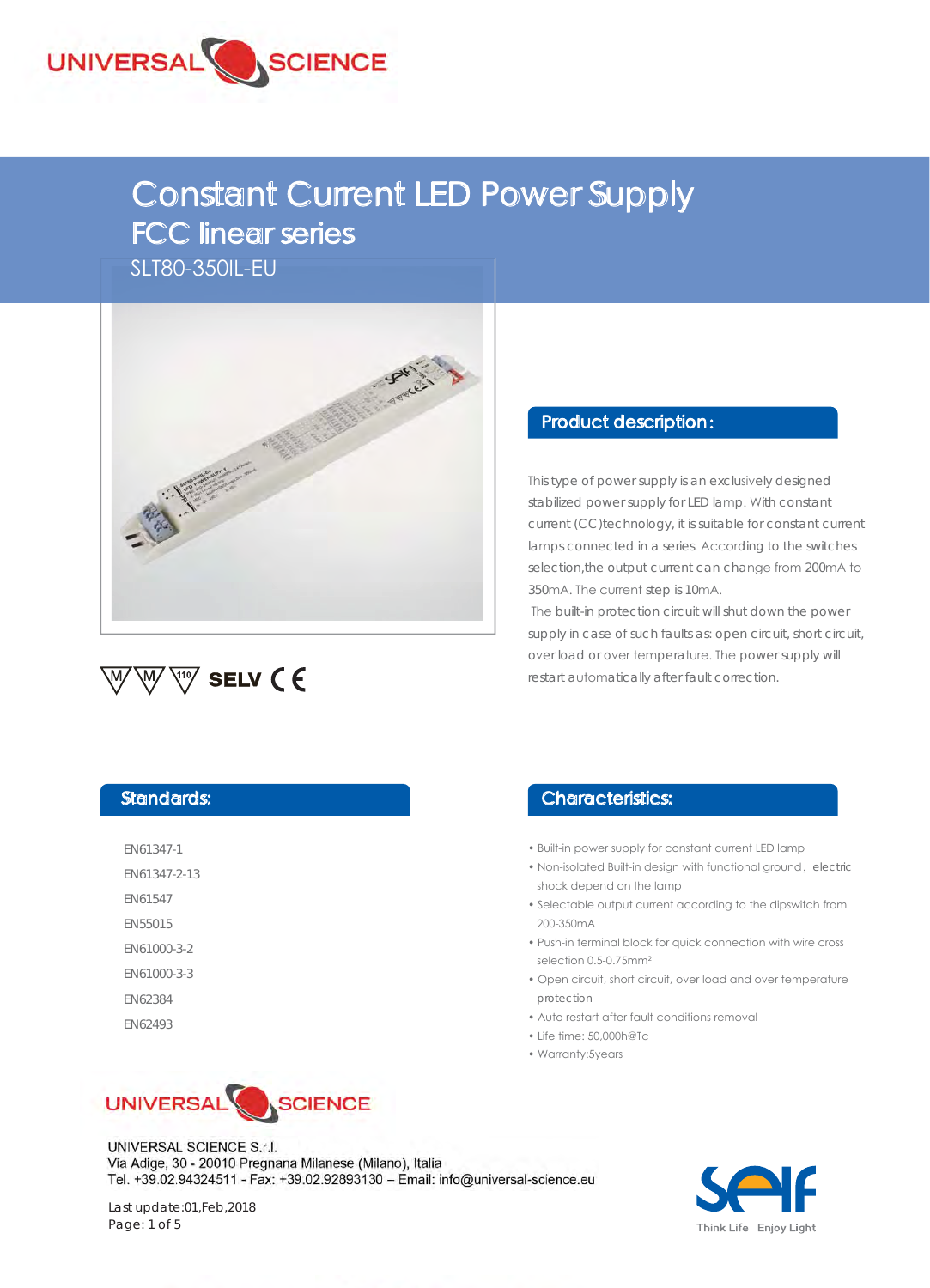### Specifications:



| Model               |                                                                                                                                                                                                                                                                                                                                                                                                                                                                                                                                                                                                                                                 | <b>SLT80-350IL-EU</b>   |       |       |       |       |       |       |                  |                                                 |       |       |     |       |     |       |       |
|---------------------|-------------------------------------------------------------------------------------------------------------------------------------------------------------------------------------------------------------------------------------------------------------------------------------------------------------------------------------------------------------------------------------------------------------------------------------------------------------------------------------------------------------------------------------------------------------------------------------------------------------------------------------------------|-------------------------|-------|-------|-------|-------|-------|-------|------------------|-------------------------------------------------|-------|-------|-----|-------|-----|-------|-------|
|                     | turn on time $(S)$                                                                                                                                                                                                                                                                                                                                                                                                                                                                                                                                                                                                                              | $\leq 0.5$              |       |       |       |       |       |       |                  |                                                 |       |       |     |       |     |       |       |
| Output              | output current(mA)                                                                                                                                                                                                                                                                                                                                                                                                                                                                                                                                                                                                                              | 200                     | 210   | 220   | 230   | 240   | 250   | 260   | 270              | 280                                             | 290   | 300   | 310 | 320   | 330 | 340   | 350   |
|                     | output current tolerance <sup>0</sup>                                                                                                                                                                                                                                                                                                                                                                                                                                                                                                                                                                                                           | $+/-5%$                 |       |       |       |       |       |       |                  |                                                 |       |       |     |       |     |       |       |
|                     | ripple current(mA) <sup>9</sup>                                                                                                                                                                                                                                                                                                                                                                                                                                                                                                                                                                                                                 | $\leq 3\%$              |       |       |       |       |       |       |                  |                                                 |       |       |     |       |     |       |       |
|                     | working voltage range(V)                                                                                                                                                                                                                                                                                                                                                                                                                                                                                                                                                                                                                        | 115-270<br>110-270      |       |       |       |       |       |       |                  | 110-266 110-258 110-250 110-242 110-235 110-228 |       |       |     |       |     |       |       |
|                     | Max. output voltage(V)                                                                                                                                                                                                                                                                                                                                                                                                                                                                                                                                                                                                                          | 410                     |       |       |       |       |       |       |                  |                                                 |       |       |     |       |     |       |       |
|                     | dimming interface                                                                                                                                                                                                                                                                                                                                                                                                                                                                                                                                                                                                                               | No                      |       |       |       |       |       |       |                  |                                                 |       |       |     |       |     |       |       |
|                     | dimming range                                                                                                                                                                                                                                                                                                                                                                                                                                                                                                                                                                                                                                   | n/a                     |       |       |       |       |       |       |                  |                                                 |       |       |     |       |     |       |       |
| Input               | rated supply voltage(Vac)                                                                                                                                                                                                                                                                                                                                                                                                                                                                                                                                                                                                                       |                         |       |       |       |       |       |       | 220-240          |                                                 |       |       |     |       |     |       |       |
|                     | voltage range(Vac)                                                                                                                                                                                                                                                                                                                                                                                                                                                                                                                                                                                                                              |                         |       |       |       |       |       |       | 198-264          |                                                 |       |       |     |       |     |       |       |
|                     | line frequency(Hz)                                                                                                                                                                                                                                                                                                                                                                                                                                                                                                                                                                                                                              | 50/60                   |       |       |       |       |       |       |                  |                                                 |       |       |     |       |     |       |       |
|                     | input current(mA)                                                                                                                                                                                                                                                                                                                                                                                                                                                                                                                                                                                                                               | 280                     | 295   | 310   | 320   | 335   | 350   | 360   | 375              | 390                                             | 400   | 410   |     | 410   |     | 410   | 410   |
|                     | efficiency <sup>2</sup>                                                                                                                                                                                                                                                                                                                                                                                                                                                                                                                                                                                                                         | 92.0%                   | 92.0% | 92.2% | 92.5% | 92.7% | 92.8% | 92.9% | 93.1%            | 93.2%                                           | 93.4% | 93.4% |     | 93.3% |     | 93.2% | 93.1% |
|                     | power factor <sup>@</sup>                                                                                                                                                                                                                                                                                                                                                                                                                                                                                                                                                                                                                       |                         |       |       |       |       |       |       | 0.90C            |                                                 |       |       |     |       |     |       |       |
|                     | inrush current(lpk)                                                                                                                                                                                                                                                                                                                                                                                                                                                                                                                                                                                                                             | 40A/140us               |       |       |       |       |       |       |                  |                                                 |       |       |     |       |     |       |       |
| Protection          | over voltage protection                                                                                                                                                                                                                                                                                                                                                                                                                                                                                                                                                                                                                         |                         |       |       |       |       |       |       | <b>YES</b>       |                                                 |       |       |     |       |     |       |       |
|                     | short circuit protection                                                                                                                                                                                                                                                                                                                                                                                                                                                                                                                                                                                                                        |                         |       |       |       |       |       |       | <b>YES</b>       |                                                 |       |       |     |       |     |       |       |
|                     | over temperature protection                                                                                                                                                                                                                                                                                                                                                                                                                                                                                                                                                                                                                     |                         |       |       |       |       |       |       | <b>YES</b>       |                                                 |       |       |     |       |     |       |       |
|                     | automatic restart                                                                                                                                                                                                                                                                                                                                                                                                                                                                                                                                                                                                                               | <b>YES</b>              |       |       |       |       |       |       |                  |                                                 |       |       |     |       |     |       |       |
|                     | over load protection                                                                                                                                                                                                                                                                                                                                                                                                                                                                                                                                                                                                                            | <b>YES</b>              |       |       |       |       |       |       |                  |                                                 |       |       |     |       |     |       |       |
|                     | surge capacity                                                                                                                                                                                                                                                                                                                                                                                                                                                                                                                                                                                                                                  | L-N: 1KV L,N-PE: 2KV    |       |       |       |       |       |       |                  |                                                 |       |       |     |       |     |       |       |
| Ambient<br>and Life | Ta(C)                                                                                                                                                                                                                                                                                                                                                                                                                                                                                                                                                                                                                                           | $-2050$                 |       |       |       |       |       |       |                  |                                                 |       |       |     |       |     |       |       |
|                     | Tc max. $(C)$                                                                                                                                                                                                                                                                                                                                                                                                                                                                                                                                                                                                                                   | 90                      |       |       |       |       |       |       |                  |                                                 |       |       |     |       |     |       |       |
|                     | audible noise(dB)                                                                                                                                                                                                                                                                                                                                                                                                                                                                                                                                                                                                                               | 20                      |       |       |       |       |       |       |                  |                                                 |       |       |     |       |     |       |       |
|                     | Storage Temperature(C)                                                                                                                                                                                                                                                                                                                                                                                                                                                                                                                                                                                                                          | $-3080$                 |       |       |       |       |       |       |                  |                                                 |       |       |     |       |     |       |       |
|                     | ambient humidity range                                                                                                                                                                                                                                                                                                                                                                                                                                                                                                                                                                                                                          | 5%85%RH, Not condensing |       |       |       |       |       |       |                  |                                                 |       |       |     |       |     |       |       |
|                     | nominal life-time(hrs)                                                                                                                                                                                                                                                                                                                                                                                                                                                                                                                                                                                                                          | 50'000@Tc               |       |       |       |       |       |       |                  |                                                 |       |       |     |       |     |       |       |
| Other               | weight(g)                                                                                                                                                                                                                                                                                                                                                                                                                                                                                                                                                                                                                                       | 210                     |       |       |       |       |       |       |                  |                                                 |       |       |     |       |     |       |       |
|                     | dimensions (LxWxH)(mm)                                                                                                                                                                                                                                                                                                                                                                                                                                                                                                                                                                                                                          | 280x30x22               |       |       |       |       |       |       |                  |                                                 |       |       |     |       |     |       |       |
|                     | casing material                                                                                                                                                                                                                                                                                                                                                                                                                                                                                                                                                                                                                                 |                         |       |       |       |       |       |       | plastic          |                                                 |       |       |     |       |     |       |       |
|                     | housing colour                                                                                                                                                                                                                                                                                                                                                                                                                                                                                                                                                                                                                                  |                         |       |       |       |       |       |       | grey             |                                                 |       |       |     |       |     |       |       |
|                     | type of protection                                                                                                                                                                                                                                                                                                                                                                                                                                                                                                                                                                                                                              |                         |       |       |       |       |       |       | IP <sub>20</sub> |                                                 |       |       |     |       |     |       |       |
|                     | protection class                                                                                                                                                                                                                                                                                                                                                                                                                                                                                                                                                                                                                                | Built-in                |       |       |       |       |       |       |                  |                                                 |       |       |     |       |     |       |       |
| <b>Note</b>         | 1. Tolerance : includes set up tolerance, line regulation and load regulation.<br>2. Tested at full load, 230Vac. Refer to "Power Factor" and "EFFICIENT" curve graphs.<br>3. Output LF current ripple (< 200 Hz)<br>4.All parameters NOT specially mentioned are measured at nominal voltage input, rated load and 25 of ambient<br>temperature.<br>5. The power supply is considered as a component that will be operated in combination with final equipment. Since<br>EMC performance will be affected by the complete installation, the final equipment manufacturers must re-qualify<br>EMC Directive on the complete installation again. |                         |       |       |       |       |       |       |                  |                                                 |       |       |     |       |     |       |       |

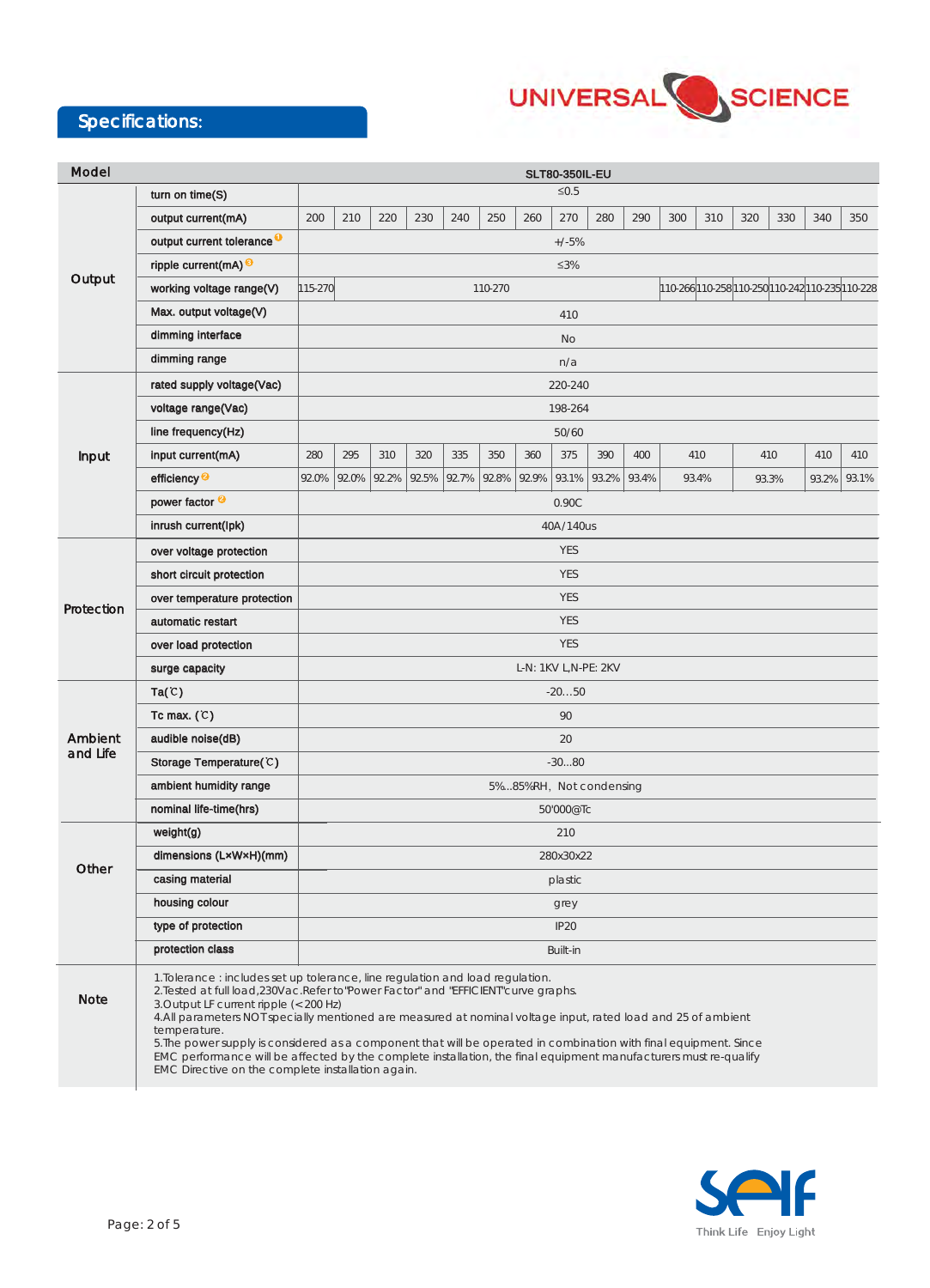

Dimensions(mm):





280



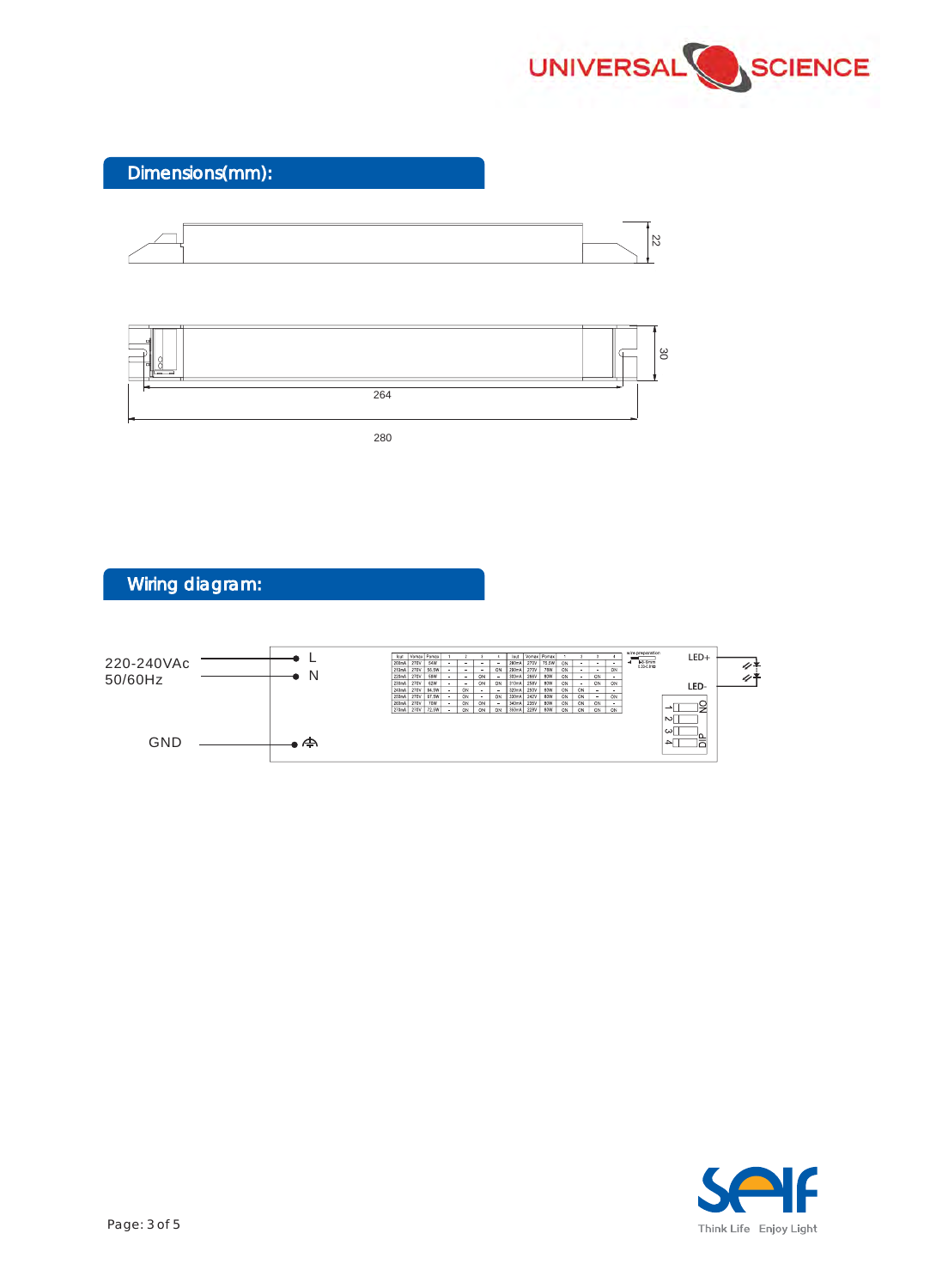

#### Electrical curves:





note

For constant current power supply,"LOAD" means the percentage of the maximum rated output voltage. For constant voltage power supply,"LOAD" means the percentage of the maximum rated output current.